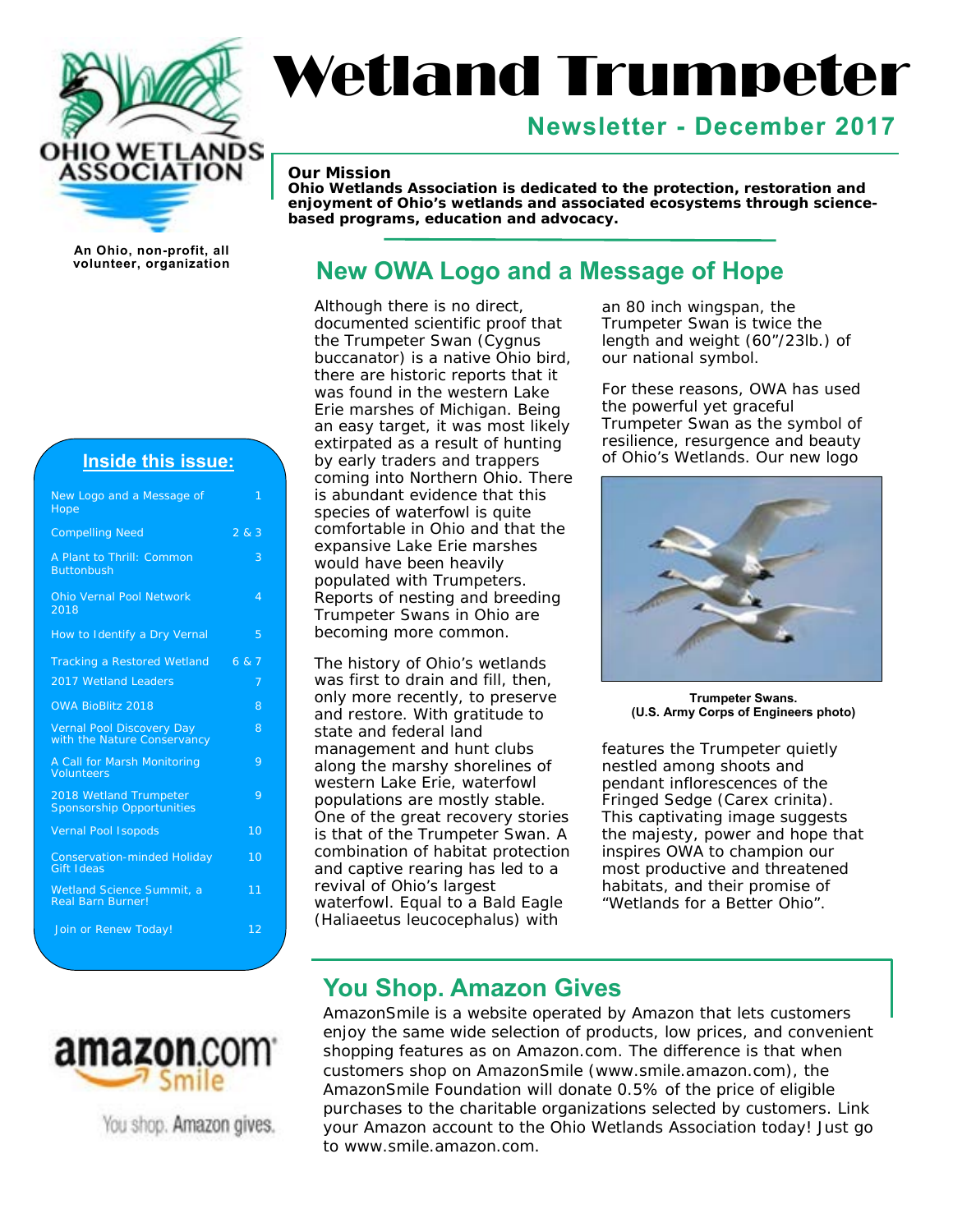## **Compelling Need**  By Ray Stewart

Why do we care so much about wetlands? Do we love their function as kidneys in the landscape? Do we revere the riparian swamp forests, estuaries and coastal marshes? Do we get a kick out those wicked big puddles we call vernal pools? Why have we been organizing, teaching, advocating,



networking and leading our communities and decision makers to protect and restore wetlands since 1991? You, our board, generous volunteers, members and donors have invested countless hours and thousands of dollars in support of wetlands across the State of Ohio. What gives? The words of Aldo Leopold seem prophetic today more than ever: *"We abuse land because we see it as a commodity belonging to us. When we see land as a community to which we belong, we may begin to use it with love and respect."* 

We have confidence that it is the ECO mindset. and not the EGO perspective that spurs our valued members to action. If we forget our place, natural disasters can remind us of how divorced our society can be from the community that existed before we arrived on the scene. Consider the megalopolis we call Houston, Texas. Located just 50 miles from the Gulf Coast it occupies over 600 square miles. A major shipping hub, it stands just 50 feet above sea level.

In its early years, the water supply came from wells. However, as the population grew, the ground water was depleted, and reservoirs had to be created outside of town to provide drinking water for the metropolis. Dry, shrinking soil subsided in many parts of the city, dropping its elevation by 10 feet, creating flood prone areas where they had not been before.

The city has four major bayous passing through it. These low-lying channels are wetlands with slow moving streams, often with poorly defined banks. Many bayous are very productive natural areas know for a variety amphibians, shellfish, alligators and wading birds. They can absorb excess storm water and release it slowly into the main shipping channel and off to the Gulf of Mexico.

In the last 20 years, Houston has experienced a residential and commercial construction boom in



which 25,000 acres of wetland and grassy meadow were urbanized. A recent account shows that the once named "Bayou City" has lost 30% of its original wetlands. These wetlands would have been an important asset to protect the city during extended rain events. They could have provided the natural capacity to absorb 4

billion gallons of precipitation from a tropical storm, had the city not lost this capacity through short-sighted land use decisions. In recent years, thousands of residential homes have been built in known floodplains. The lack of zoning and common sense regional planning is a reflection of a long-standing attitude of Texas individualism. There is a cultural resistance to the kind of governmental regulations that would impose principles of 'smart growth'. This roughshod posture puts many people in harm's way. The cost of unregulated growth is now measured in the billions of dollars of federal relief and reconstruction funding, the draining of charity coffers at the Red Cross and Salvation Army, untold hours of lost wages and the degradation of infrastructure. This region learned the hard way that Mother Nature won't heed the "Don't Mess with Texas" warning.

Doesn't it make sense to preserve the natural services that make our communities resilient in the face of natural catastrophes? At Ohio Wetlands Association, we believe that it does. Wetlands, prairies, floodplains, bayous, coastal marshes, mangroves, swamp forests and many other natural areas can be worth a king's ransom when natural phenomena exceed the norms. Tidal surges, torrential rains and flash floods can all be mitigated by natural services provided freely (and for free!) by wetlands. We know that Texas is not the only place subject to extreme weather. Ohio is also in need of the services that only natural areas can provide. With 90% of Ohio's wetlands converted to other purposes, we are lacking in the 'free' natural services we have spoken of so many times in this newsletter.

Because we care about Ohio, our communities, our families and our legacy, we have a compelling *(Continued on page 3)*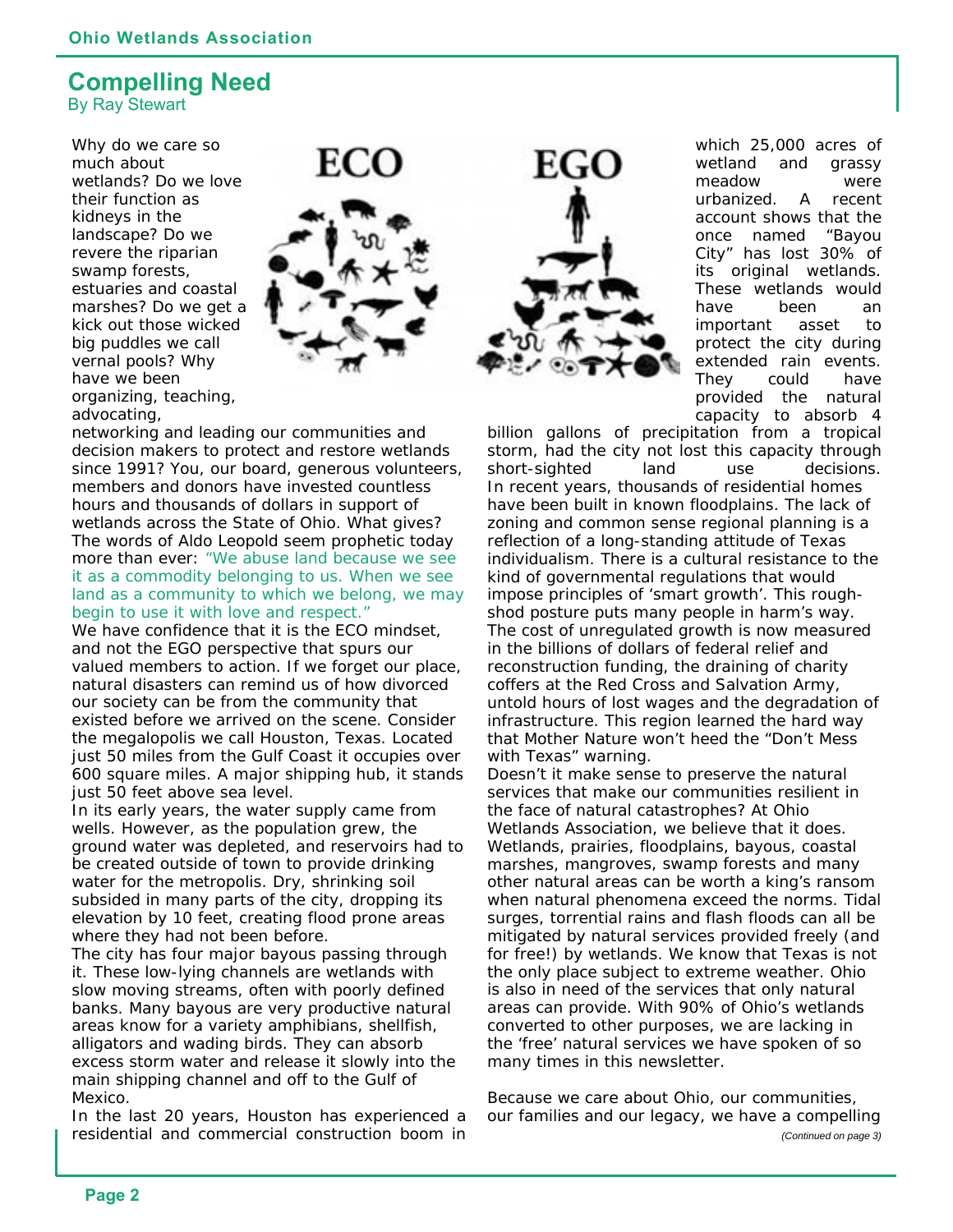# **A Plant to Thrill: Common Buttonbush** *(Cephalanthus occidentalis)*  By Mark Dilley

Editor's Note: Board Member Mark Dilley delivered a presentation at the 2016 Flora Quest conference with the title "Wetland Plants: Twenty to Thrill, Five to Kill." He will be sharing details of select plants from this talk in a series of articles for the OWA newsletter.

A member of the Madder Family (Rubiaceae), Common Buttonbush is an iconic plant of vernal pools and is frequently also

found on the edges of lakes, rivers and marshes. Although I've never heard it so called, my

research found that this species is also sometimes referred to as Button Willow or Button Ball. The "buttons" or beautiful, white spherical flowers are what people notice about this plant, apparently! These interesting flowers attract bees, butterflies, and hummingbirds. Its seeds are eaten by waterfowl and shorebirds and deer browse the leaves. Its seeds are spread by water, helping to distribute the plant widely

in flood-prone and frequently-inundated areas. Woods ducks have been known to nest within dense stands of buttonbush, since the thick foliage provides substantial cover and protection.



**Common Buttonbush,** *Cephalanthus occidentalis* 

breeding process. In terms of its adaptability to varied conditions, button bush borders on



**Black Morph Tiger Swallowtail on a Common Buttonbush**

While deer may enjoy snacking on the leaves of buttonbush, humans should avoid foraging on this species. It produces a poison called cephalanthin, which will induce vomiting, paralysis, and convulsions if ingested.

In vernal pools, buttonbush stems provide very important structure onto which breeding amphibians may lay their egg masses. The dense stems also afford safe refuge during the

amazing. This plant develops swollen stem bases that are typical of many wetland tree species and it can withstand three feet of inundation for months during the winter and spring due to its elongated lenticels (which allow for gas exchange).

As a final interesting note, there is a very rare sedge, the Cypress-knee Sedge (*Carex decomposita*) that is Endangered in Ohio and only known from Licking

County, which in our region is known to grow primarily on the lower stems of this unique wetland shrub. As wetland plants go, there is much to like about buttonbush!

# **Compelling Need (Cont'd)**

*(Continued from page 2)* 

need to speak up for wetlands and champion "Wetlands for a Better Ohio." Please help us be that voice and consider a generous year-end donation to help us further our outreach, education and advocacy efforts!



Consider Ohio Wetlands Association in your year end giving. All donations are taxdeductible and appreciated very much!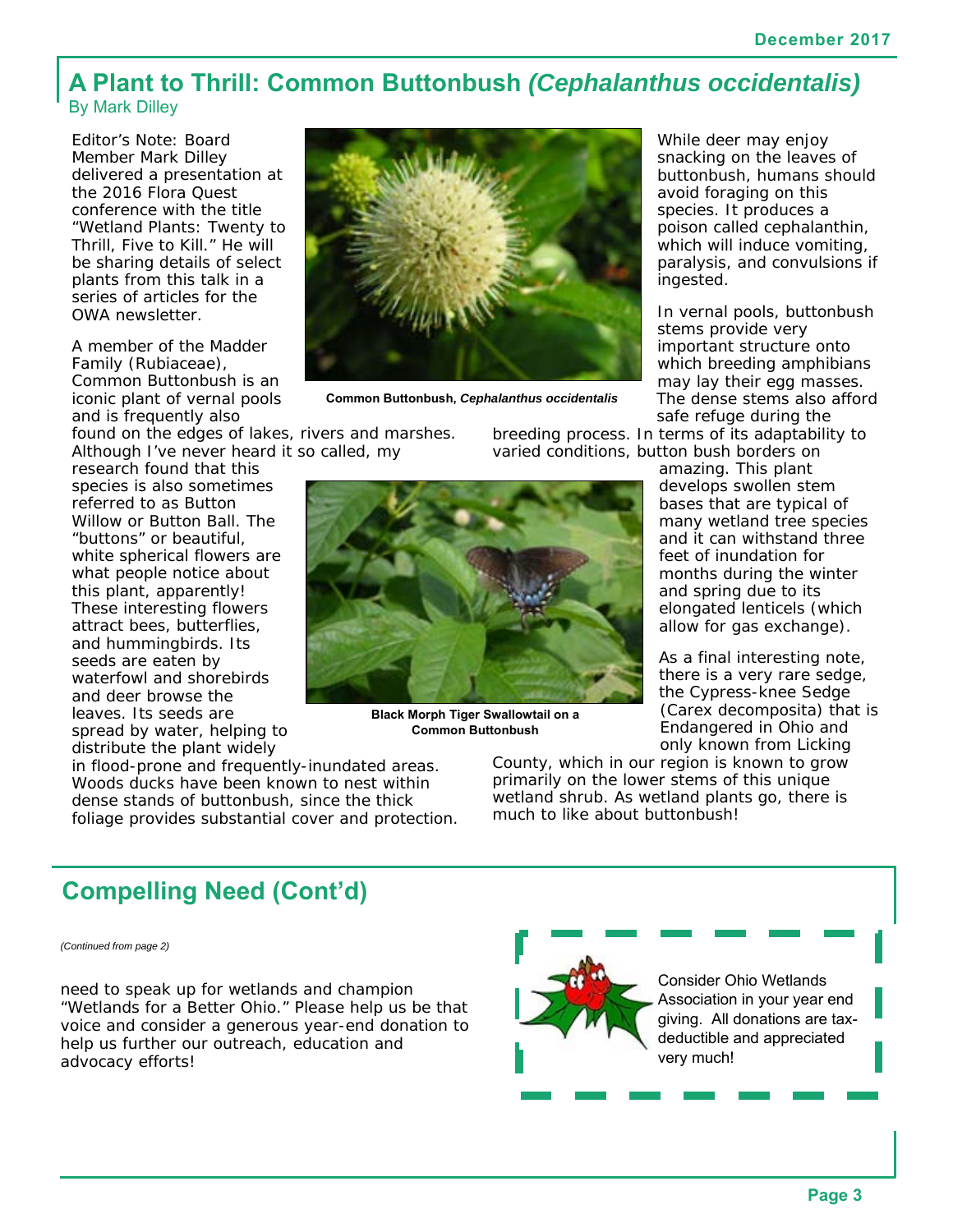## **Ohio Vernal Pool Network 2018**  By Ray Stewart

The Ohio Vernal Pool Network (OVPN) (previously the Ohio Vernal Pool Partnership), is a collaborative effort organized by the Ohio Wetlands Association (OWA) and the Midwest Biodiversity Institute (MBI), with a growing network of affiliates. Its purpose is to provide educational resources, opportunities and experiences to further the understanding, protection and enjoyment of Ohio's hidden wonders found in the precious seasonal wetlands we call Vernal Pools.



The 2017 workshops were a great success, with record attendance of nearly 120 people overall. The follow-up expeditions were also well attended, and are a great way to see

what is going on in the pools later in the season. The OVPN has two workshops in March of 2018 to provide an informative and enjoyable overview of these wetland gems within Ohio's landscapes.

## **2018 Vernal Pool Workshops – Registration is open!**

Under the **EVENTS** tab see: [www.ohwetlands.org/vernal-pool-workshops.html:](http://www.ohwetlands.org/vernal-pool-workshops.html:) 

- March 17, 2018; Stratford Ecological Center, Delaware Ohio
- March 24, 2018; Brukner Nature Center, Troy Ohio

Discovery Expeditions are free and open to the public but registration is recommended.

## **2018 Vernal Pool Discovery Expeditions:**

- April 7, 2018; Grand River Conservation Campus, Rock Creek Ohio
- June 2, 2018; Coyote Run Farm, Pickerington Ohio

#### **What is a vernal pool?**

Vernal pools are shallow, temporarily flooded, depressional forested or forest edge wetlands that are typically dry for most of the summer and fall. These wetlands are generally inundated in the late winter and spring when they are subject to a burst of biological activity, including amphibian breeding. Flooded vernal pools are often comprised of areas of open water or with dense shrubby pockets of buttonbush. They are fueled by accumulated leaf litter, tree limbs and other organic debris cumulatively referred to as detritus.

## **Interested in joining the OVPN?**

We are expanding the program to reach more people each year. At the heart of this effort is the development of a train-the-trainer program. We are building a "tool kit" that will be offered to education network affiliates with everything needed to produce their own vernal pool workshops. The tool kit will include copies of the vernal pool field guide, Ohio's Hidden Wonders, and Vocal Calls of Ohio Frogs and Toads digital files. Under development are a series of PowerPoint presentations based on those offered at our workshops. OVPN will also help our partners with promotion and marketing. Contact: [ovpn@ohiovernalpoolnetwork.org](mailto:ovpn@ohiovernalpoolnetwork.org) 

The Ohio Vernal Pool Network would like to extend a special thank you to the Ohio Environmental Education Fund and the Columbus Zoo and Aquarium for their support.



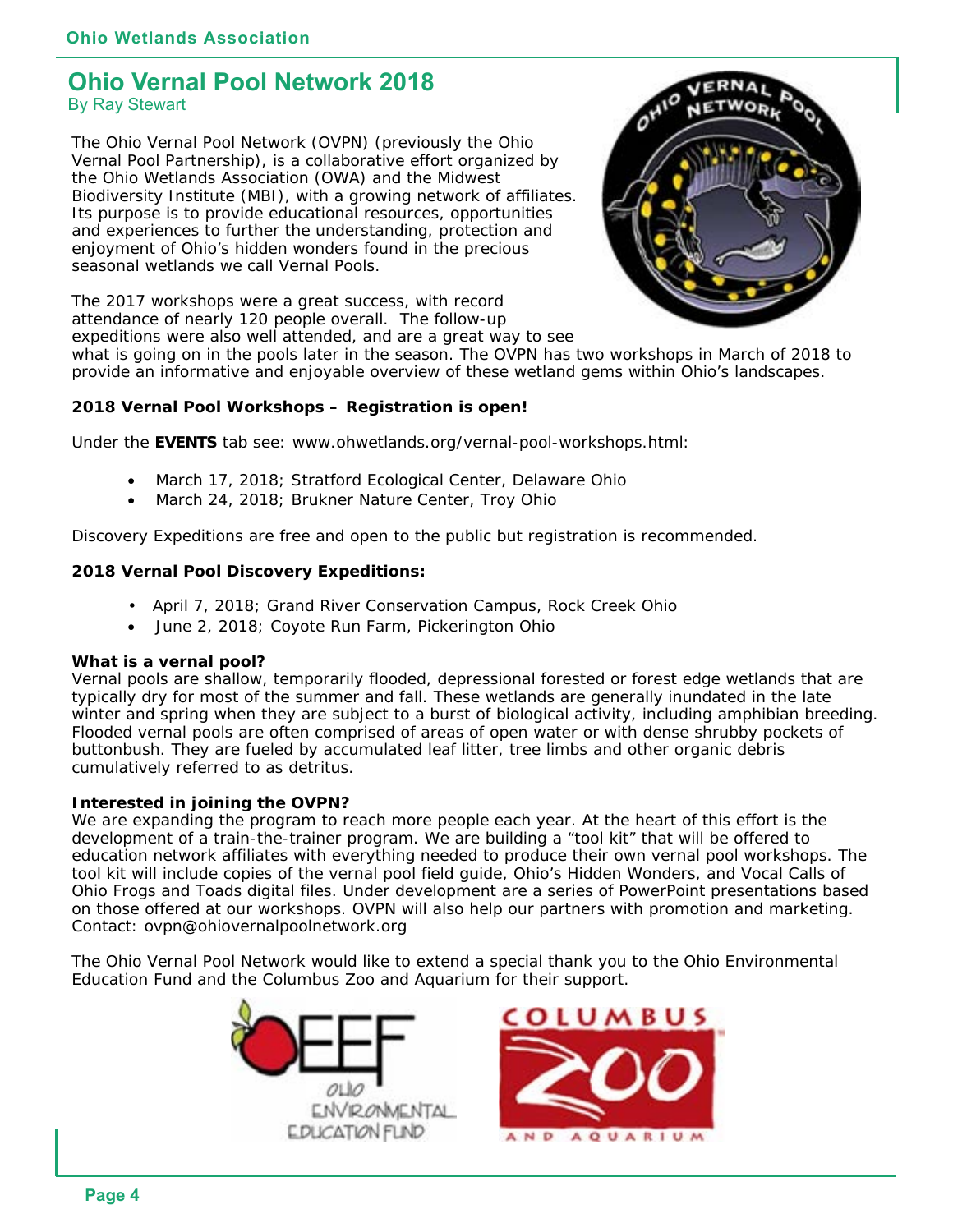## **How to Identify a Dry Vernal Pool**  By Ray Stewart

Most of the forested areas in Ohio have some vernal pools. Even where there is steep terrain, a groundwater-fed vernal pool at the base of a slope or near a spring is not unusual. More often, vernal pools are filled by rain and snow melt. The

late fall rains and winter snows add to the surface water and raise the ground water. Shallow depressions, with no outlet or channel to carry the water off, can fill with water and incite a riot of biological productivity.

If you are hoping to locate vernal pools, it is best to look from late winter through spring. Once trees are fully leafed out, the water normally disappears. When water is present, you will have the advantage of confirmation through easily observed biological activity. Especially in the earlier weeks of the season, when amphibians are breeding and other biological evidence is easily recognized, vernal pool characteristics are hard to miss. If you hear frogs calling from the woods in March and April, there is a good chance that a vernal pool is near.

One of the key characteristics of a vernal pool is the absence of water during the driest time of year, normally late summer and into fall. At other times of year, when the amphibians have finished their breeding and the tadpoles and salamander larvae have sprouted legs and vacated the pools as the water recedes, you will need to look for other clues. You could find some plants that point you in the right direction. From a distance, clues of a profoundly wet area (even with no standing water) can come in the form of wet-loving bottomland trees like cottonwood, pin oak, swamp

white oak, red and silver maples, green ash, and sycamore. Tree trunks in vernal pools can take on a distinct appearance, as they often develop an exaggerated flare or buttress at the base, and these props are often colonized by thick moss with a distinct



**A dry vernal pool.** 

horizontal upper limit that represents the high water mark. Heavy mosses may also adorn coarse woody debris and fallen trunks since abundance and duration of high water favors these species.

On closer inspection, a shrub layer that includes spicebush, winterberry holly, and buttonbush speak to the high water table and possible seasonal inundation. Should you find an abundance of sedges or skunk cabbage you are tipped off to the presence of very wet soil, often with a groundwater influence.

In the absence of inundation, you can look for the key physical signs that standing water has left behind. The specific topography or gradient of slope can be very difficult to detect. Most vernal pools develop where only inches separate them from the surrounding uplands. Some vernal pools develop a "pit and

mound" texture. The unevenness results from plants that love water and build elevation through years of root accumulation, forming tussocks. You may also observe large areas of dark, water-stained leaves in a depression that

wetland scientists refer to as a "sparsely vegetated concave surface." Once the home and hearth of vernal pool denizens, these leaves have been decomposed in water and a relatively low oxygen environment compared with the uplands. A lack of vegetation in these leaf-lined depressions can provide an equally strong indication of the presence of a vernal pool as the plants mentioned above. This forest floor basin may appear to be a sterile and dark wasteland. However, nothing could be further

from the truth.

Should one delve deeper, the soils beneath a vernal pool will have hydric or wetland characteristics. The trifecta of wetland designation is hydrology (water), hydric (water adapted) plants, and hydric soils that result over time from the former. For an area to be considered wetland, all three components will be present - and this holds for vernal pools, as they are, after all, wetlands!

Reading the landscape and interpreting the woods is not a skill common to most modern Americans. We will all be richer in character when we better understand the natural wealth around us and participate in its protection and enjoyment. To learn more and hone your vernal pool sleuthing skills, consider participating in one of OWA's vernal pool discovery days!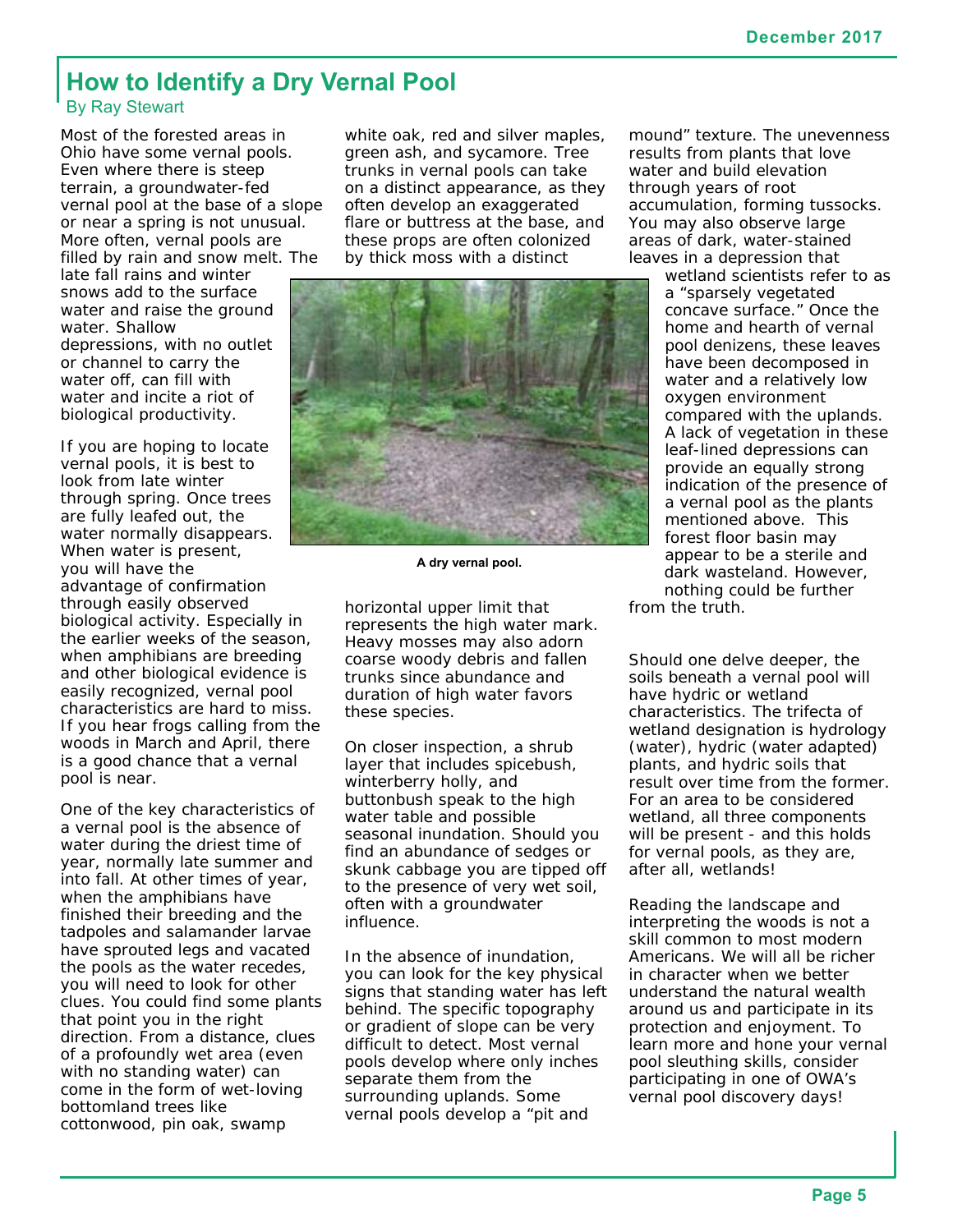# **Tracking a Restored Wetland: An Assessment of the Miller Valley Wetland at The Wilds**

By Julia Wolf with editing by Dr. Rebecca Swab

In 2011, about 16 of the 55 acres of the Miller Valley wetland at The Wilds was restored. During this process, invasive species were removed; 13,000 native plant plugs, 3,000 native trees and more than 75 pounds of seed were planted; and a weir was constructed to increase and control the water levels.

In the summer of 2017, Julia Wolf, an apprentice at The Wilds, completed a project tracking how the Miller Valley restoration had progressed. To compare the restored and unrestored sections of the wetland, Julia focused on plant communities. A Vegetation Index of Biotic Integrity (VIBI) was completed in both sections of the wetland. This test, developed by John J. Mack for the Ohio EPA, is a standard way to survey and assess the quality of plant communities in Ohio wetlands. It yields a score 0-100 that shows how healthy the wetland is based on the vegetation.



**The Miller Valley Wetland in August 2017.** 



**Julia laying out her plot in the restored section of the wetland where vegetation was identified.** 

This year, in the Miller Valley Wetland, the restored section scored a 43, and the unrestored section scored a 29. This difference in scores may seem to indicate that the restored section is much healthier than the unrestored section. However, this may not be the case.

Wetland Tiered Aquatic Life Uses were established by Mack as part of the VIBI. This separates wetlands into several different categories based on the VIBI score. These categories are analogous to those of the Ohio Rapid Assessment Method (ORAM) which classifies wetlands based on the quality of their habitat. The categories range from 1-3 with Category 3 being the highest quality. There is also a separation of the Category 2 wetlands into two different types. A Modified Category 2 is of

slightly lower quality than a Category 2 wetland. For the Miller Valley Wetland, both the restored and unrestored sections of the wetland fall under a Modified Category 2, which is considered restorable wetland habitat according to the Wetland Tiered Aquatic Life Uses. So, despite a difference in score of 14 points, both sections would be categorized the same, indicating that the overall health of the wetland is generally the same in both the restored and unrestored sections of the wetland.

Since there have been VIBIs done in the restored section since 2010, we are able to see how the Miller Valley Wetland's health has changed over time. Looking at the trends in the VIBI scores in the restored section, you can see that the wetland is slowly degrading. Before the restoration in 2010, the VIBI score was 19, then a year after restoration in 2012 the

VIBI score reached its peak, hitting 57. But since then, the scores have been decreasing and currently in 2017 it stands at a score of 43. The initial restoration work did help the wetland greatly, increasing the score by 38 points in two years. But after the restoration work was completed, those scores started to drop. And now, since both sections of the wetland are classified as restorable wetland habitat, it is obvious that there is a need for some kind of maintenance.

Looking at the differences between the data in 2016 and 2017, there are several things that could be causing the VIBI scores to decline. The first is a greater amount of cattail. From 2016 to *(Continued on page 7)*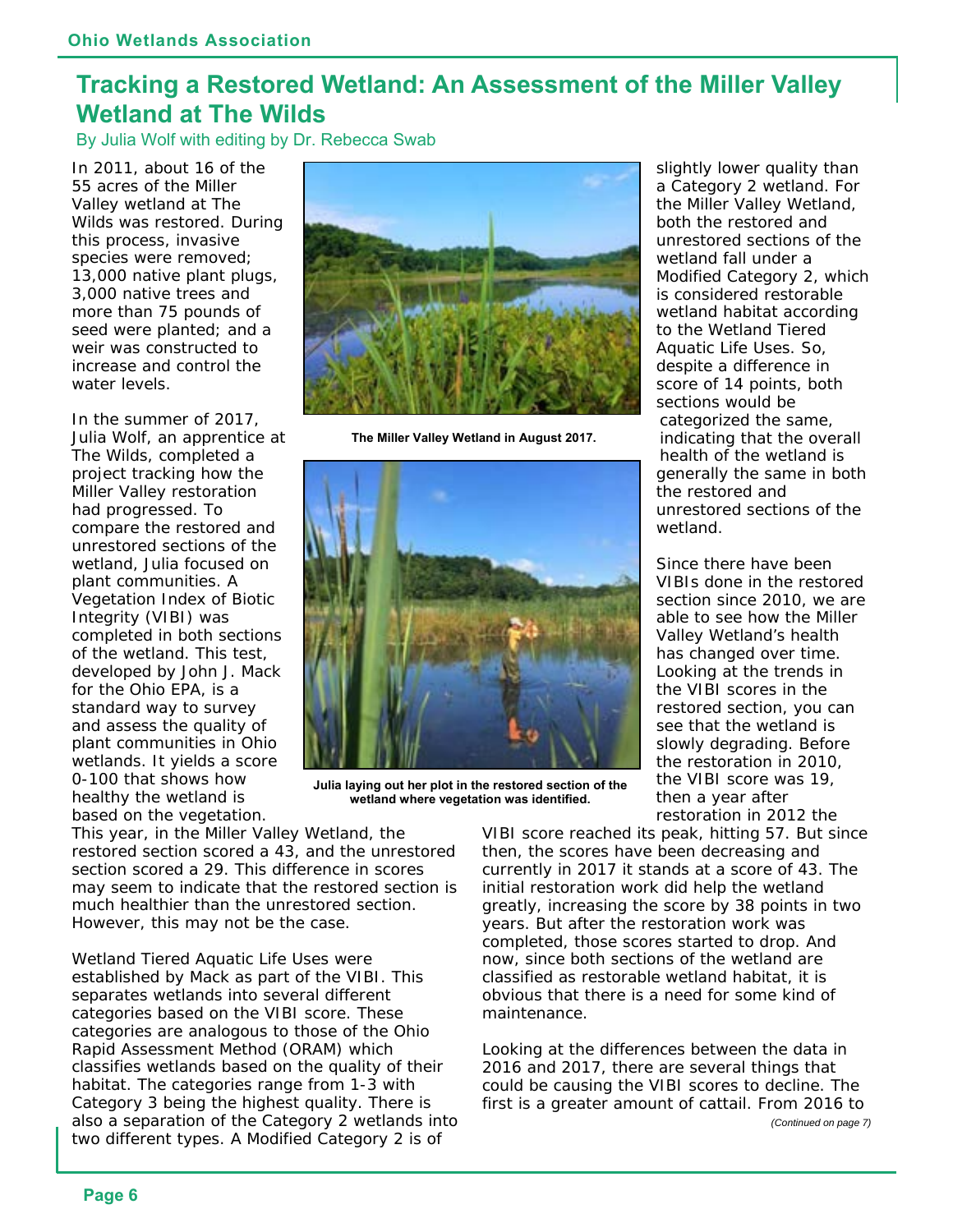## **Wetlands at The Wilds (cont'd)**

*(Continued from page 6)* 

2017, there was approximately a 20% increase in the cover for cattails. There was also an increase in the amount of open water in the plot surveyed for the VIBI. This means that there is less vegetative cover overall. With more invasive cattails and less vegetation in general, the VIBI scores are decreasing.

Thus, further restoration work will be necessary to maintain and improve the quality of the Miller Valley Wetland. Invasive species removal will help to get rid of the abundance of cattails plus other invasive species such as autumn olive, multiflora rose, and teasel. Water level management could also benefit the wetland greatly, to ensure that there is a healthy amount of vegetation. This need for continual restoration work is common for many restored sites because it takes time for natives to establish. And at



**Pickerel weed growing in the restored section of the wetland.** 



**Cattail growth in the unrestored section.** 

a site such as The Wilds, where invasive species are common, it is important that there is regular maintenance on the wetland.

#### **About Julia:**

Julia is currently a junior at The Ohio State University where she is studying Environmental Science with a specialization in ecosystem restoration. Her interest in environmental science started early in high school when she participated in a week long summer program where she worked on a lake in Connecticut testing water quality and studying fish. After that, she knew she wanted to do something with ecology and helping the environment. She hopes her degree will lead her to a career working on restoration projects and conservation.

# **2017 Wetland Leaders**



**Chris Collier accepting the Wetlands Leader Award for Restoration from Mick Micacchion for Black Swamp Conservancy.** 



**Bill Resch accepting the Wetlands Leader Award for Education from Mick Micacchion for the New Albany EcoLab initiative.** 



**Alex Czayka accepting the Wetlands Leader Award for Protection from Mick Micacchion for Western Reserve Land Conservancy.**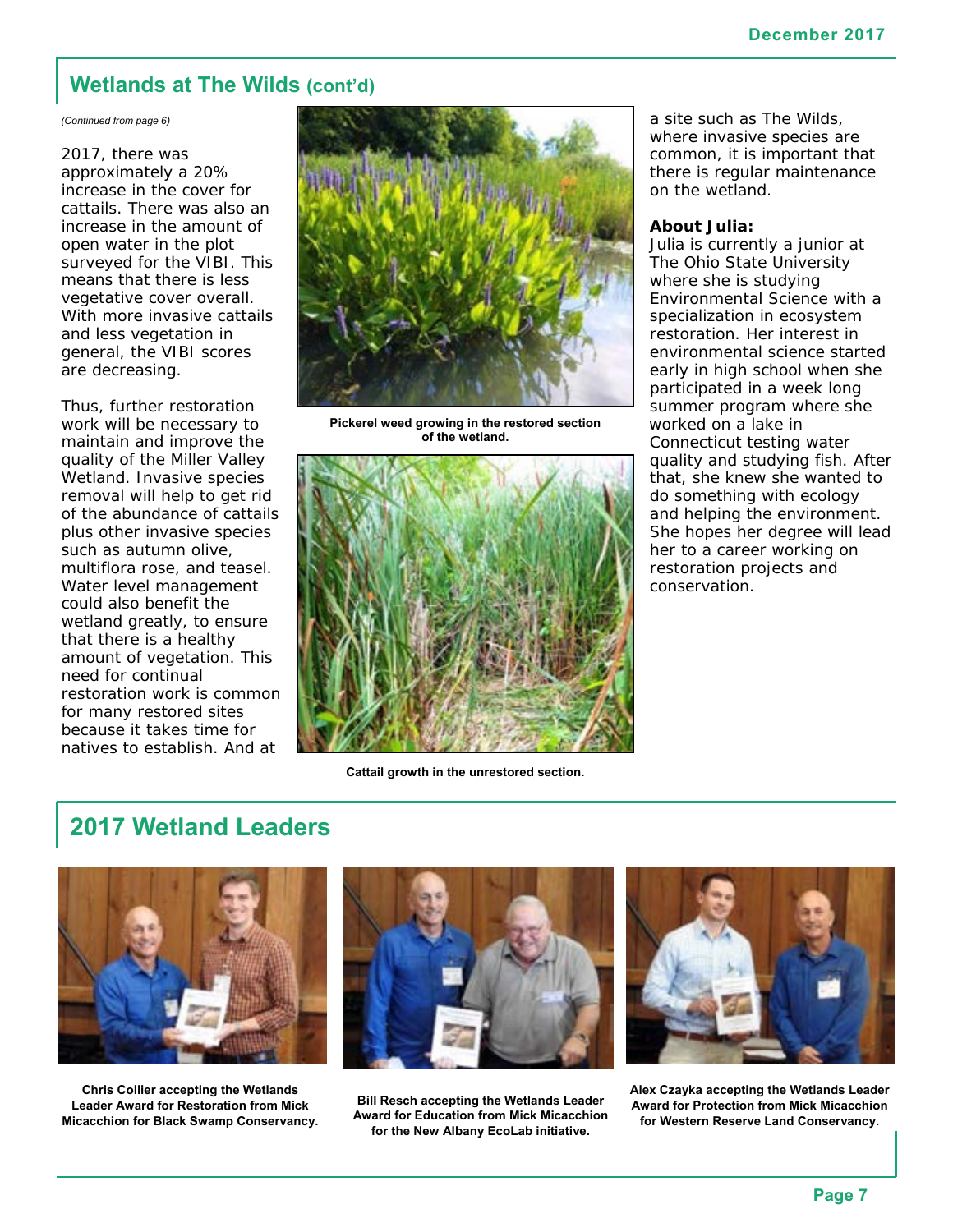# **OWA BioBlitz 2018 @ Coyote Run Farm**

Ohio Wetlands Association invites interested naturalists to join our secondround effort to observe, discover and report on the diversity of all living things on the Coyote Run Farm. The owners of this property are devoted to protecting and restoring the habitat where they live and the land around them in perpetuity. OWA strongly supports their efforts. Wetland restoration projects are currently underway. Add your interest and expertise to our project.

> **Save the dates! Friday June 1 and Saturday June 2, 2018 at Coyote Run Farm,** 9270 Pickerington Road, Pickerington, Ohio.





Come for a short stint or

hang out for the full two-day event. Early birding activities will begin at 6 am. After hours mothing, owling and {bat}ing will be supported by campfire. Bring a camper or tent and stay over Friday night if you like. Some food, drinks and snacks will be provided.

#### **Registration is required,** but FREE! Just sign up at [http://](http://www.ohwetlands.org/bioblitz-2018.html) [www.ohwetlands.org/bioblitz-](http://www.ohwetlands.org/bioblitz-2018.html)

[2018.html. Yo](http://www.ohwetlands.org/bioblitz-2018.html)u will be sent periodic updates. Participants are asked to use iNaturalist to report observations (alternate methods accepted). With our first-round bioblitz effort in 2017, we have over 1300 observations and 625 species. With your participation we will confirm and expand this dataset in 2018.

For specifics, see [https://www.inaturalist.org/projects/coyote-run-farm.](https://www.inaturalist.org/projects/coyote-run-farm) 

Contact: OWA Board Secretary, Ray Stewart ray@OHwetlands.org

# **Vernal Pool Discovery Day with the Nature Conservancy**

In 2017 one of our vernal pool workshops was at the Grand River Conservation Campus in Ashtablula County. We had a record attendance and field trips into some of the richest vernal pool complexes in Ohio. We were delighted to work with The Nature Conservancy (TNC) and appreciate the use of their facilities.

More recently, TNC has opened the Dr. James K. Bissell Nature Center. The center features exhibits for both adults and children depicting the natural history of Morgan Swamp Preserve and the Grand State Wild & Scenic River. I encourage everyone with an interest in wetlands, nature and outdoor recreation to visit.

Closed for the winter, the Nature Center will reopen this spring on April 7, 2018. OWA will participate in this season opening by offering a public Vernal Pool Discovery Day event at the conservation campus. Please save the date and stay tuned for more details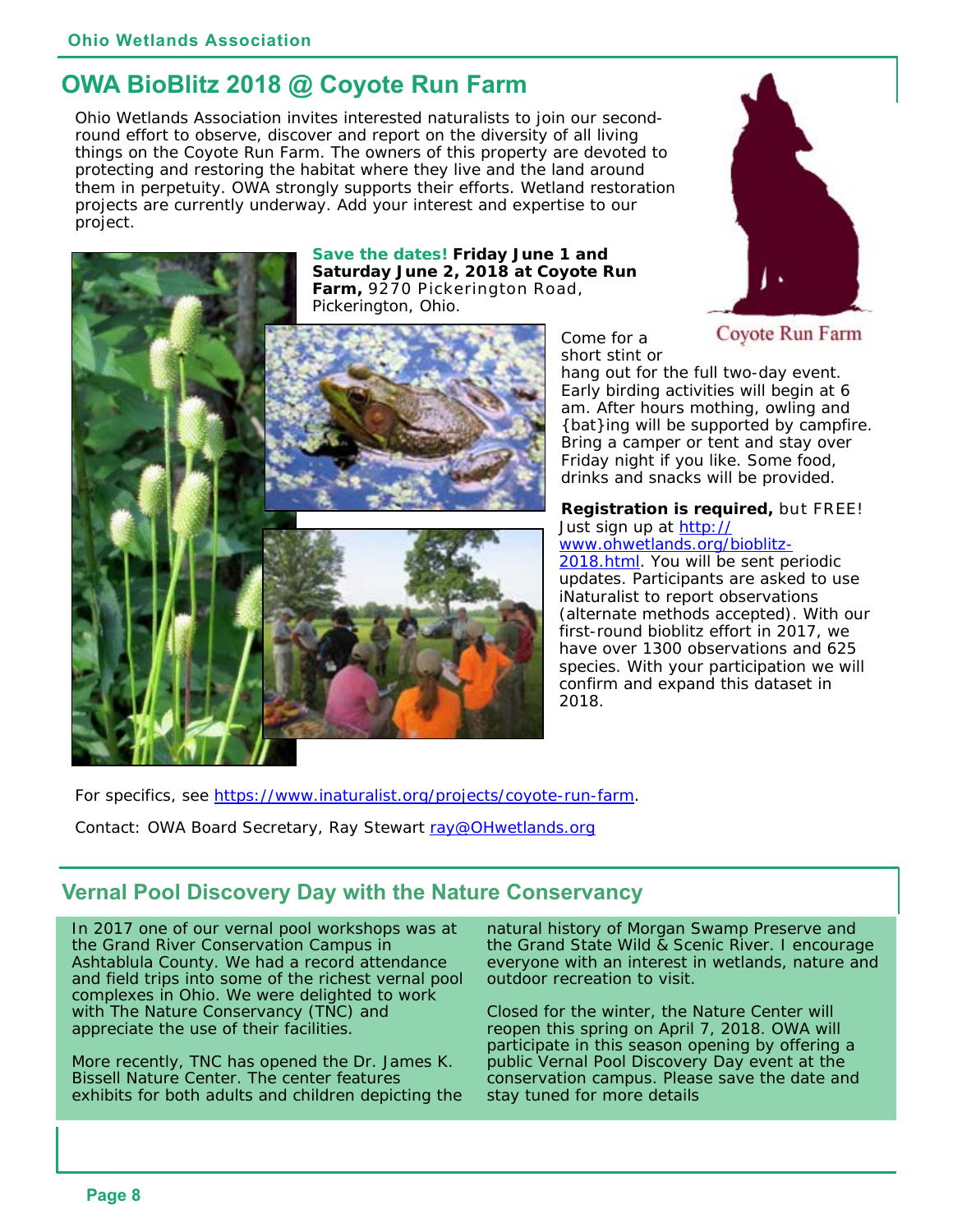## **Call for Marsh Monitoring Volunteers**  By Ray Stewart

This year marks the 24th season of the Great Lakes Marsh Monitoring Program (GL MMP). The GL MMP is a bi-national, long-term monitoring program that coordinates the skills and dedication of hundreds of volunteer Citizen Scientists throughout the Great Lakes basin of Ontario and the United States. Ohio Wetlands Association (OWA) has provided training for this program for many years, placing volunteers mostly in NE Ohio. There is a need for additional volunteers in NW Ohio where there are extensive marshes and rich habitats. In 2018, we are offering training at the Ottawa National Wildlife Refuge visitor center, in the heart of Ohio's most extensive marshlands.

The program is designed to collect information about the presence and abundance of bird and amphibian species in Great Lakes coastal and inland marshes, to contribute to our understanding of these species and their habitat needs. GL MMP volunteers have a unique and rewarding opportunity to support the study and conservation of some of North America's most important - and threatened - ecosystems.

This program uses a standardized protocol to monitor frogs and secretive marsh birds in the Lake Erie basin. We are seeking wetland enthusiasts to monitor amphibians and/or marsh birds (prior experience not necessary) and who are willing to spend about 10 hours per year as a volunteer surveyor of a local marsh. We will teach you the techniques used in the nationally recognized Marsh Monitoring Program.

Participants are given an in-depth orientation to the program and an invitation to survey an amphibian and/or bird route. Once placed with a route, registered volunteers will receive Handbooks, a Training CD, Data forms and more.

Volunteer Training is at the Ottawa National Wildlife



Refuge visitor center, multi-purpose room is on Saturday March 3, 2018, 10 am to 2 pm. Bring your own lunch and beverage. We will take a break around noon.

Registration is required. Details and registration for the Great Lakes Marsh Monitoring Volunteer Training are at<http://www.ohwetlands.org/> marsh-monitoring-training.html

For even more information about the GL MMP go to<http://www.birdscanada.org/volunteer/> glmmp/

The Ohio Wetlands Association is a statewide, all volunteer, 501(C) 3, nonprofit organization. OWA serves to protect, restore and enjoy Ohio's wetlands and associated ecosystems through science based programs, education and advocacy. OWA envisions the state of Ohio where wetlands are healthy, plentiful, and support ecological and societal needs and where citizens care for, appreciate, and interact with these natural treasures. Membership information and other ways you can help support Ohio wetlands can be found at [www.OHwetlands.org.](http://www.OHwetlands.org) 

For questions about OWA or the Ottawa NWR training, contact [ray@OHwetlands.org](mailto:ray@OHwetlands.org) 

## **2018 Wetland Trumpeter Sponsorship Program Opportunities**



Ohio Wetlands Association recognizes the individuals and organizations that show a deep commitment to OWA's mission by understanding the ecological, social and economic value of conserving Ohio's wetlands. This is your opportunity to be one of those we celebrate!

Become a Wetland Trumpeter Sponsor for our 2018 programming year which includes two Vernal Pool Workshops and Discovery days! Sponsorship levels range from \$1,000 to \$100 and information, as well as a sponsorship form can be found at [www.OHwetlands.org](http://www.OHwetlands.org)  Thank You!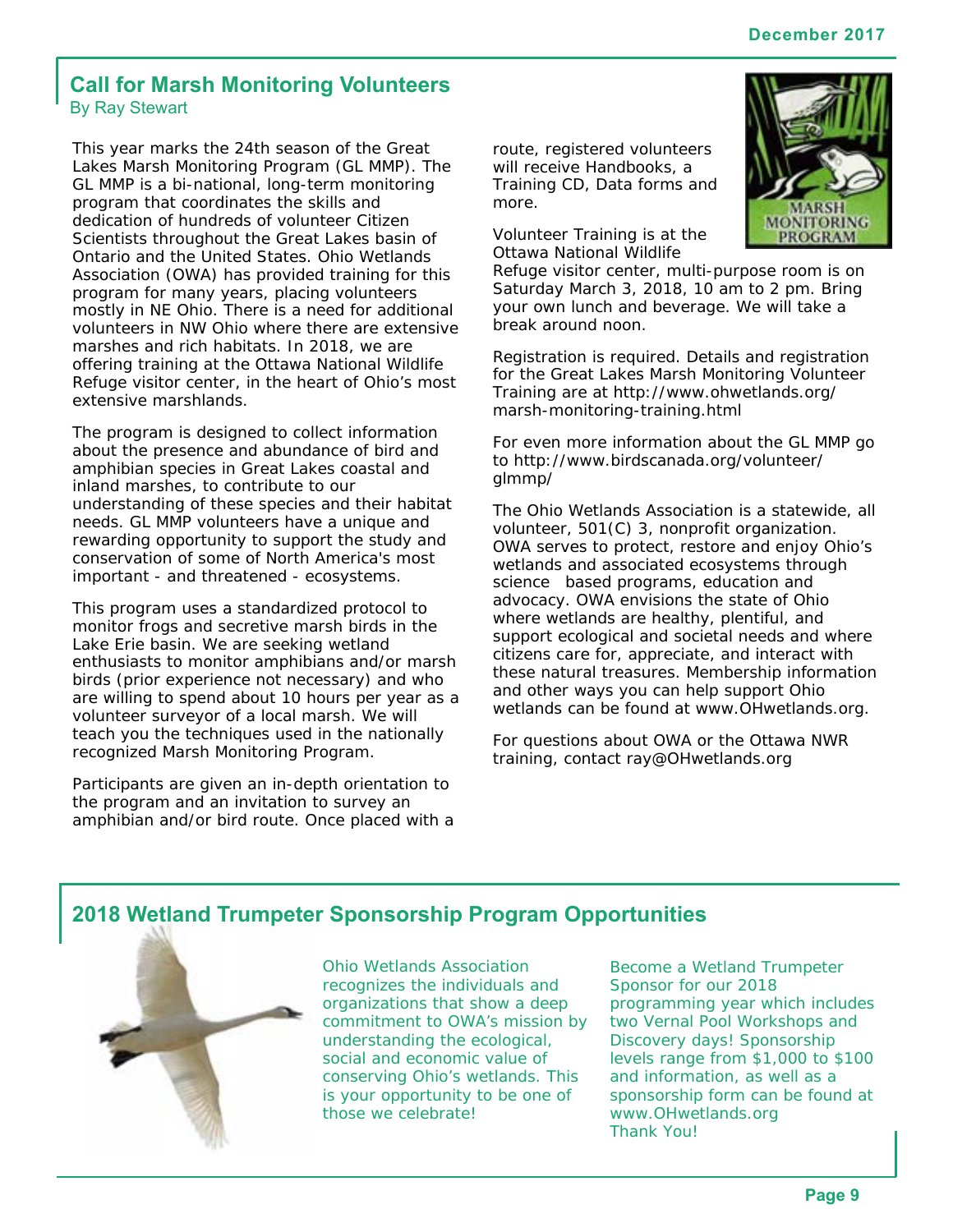# **Vernal Pool Isopods**

By Ray Stewart

The most familiar isopod is the roly-poly bug you might see underneath an outdoor flowerpot. Sometimes called 'potato bug', 'sow-bug', or 'pill-bug', this terrestrial form is the exception. Most isopods are aquatic. These crustaceans are not actually insects. While insects have 3 pairs of legs the isopods have 6-7 pairs. Their segmented body is wide and flat with a series of plates running along the back. These small creatures are less than an inch long and many of them can be less than ¼ inch.

Fossil records of isopods go back to the Carboniferous period 300 million years ago. Today, thousands of terrestrial and aquatic species are found in all but the coldest parts of the world and in most habitats. In vernal pools, isopods can be omnivores, grazers and filter feeders inhabiting the leaf litter. They may eat algae and small organisms that cling to submerged rocks and logs. Tolerant of pollution and disturbance, they may be the only macroinvertebrates in contaminated pools.



*Isopod*



*D‐Net*

Isopods are important scavengers in vernal pools decomposing and recycling detritus while helping to clean the water. They are an important food source for larger organisms including tadpoles and dragonfly larvae. You are not likely to notice them unless you explore the leaf litter at the bottom of the pool.

A great way to discover macro invertebrates of vernal pools, like the isopods, is to grab a handful of wet leaves and place them in a white tray, bucket or tub. Having enough water for them to swim around, slowly pick through the larger leaves and cast them aside. Soon, there will be few hiding places. In a healthy vernal pool, a wide variety of hidden wonders will be revealed. A magnifying glass, portable microscope or a camera with macro (close-up) lens can reveal even more. When done, submerge the container in the pool and let the contents gently wash away. Repeat as desired. A 'D' net or aquarium net can be used to sample, too. Have fun exploring your local vernal pools!

# **Conservation-minded Holiday Gift Giving Ideas**

**Give the Gift of Membership:**  \$20 - Individual, - \$30 - Family - \$10 - Senior or Student



**Give a book:** *Ohio's Hidden Wonders—A Guide to Animals and Plants of Vernal Pools* 

**Give a conservation stamp: Federal Duck Stamp**  [https://www.fws.gov/birds/get-involved/duck](https://www.fws.gov/birds/get-involved/duck-stamp/buy-duck-stamp.php)stamp[/buy-duck-stamp.php](https://www.fws.gov/birds/get-involved/duck-stamp/buy-duck-stamp.php) 

#### **Give a conservation stamp: Ohio Wildlife Legacy Stamp**

[http://wildlife.ohiodnr.gov/about-contacts/support-ohios-wildlife/ohio-wildlife](http://wildlife.ohiodnr.gov/about-contacts/support-ohios-wildlife/ohio-wildlife-legacy-stamp)legacy-[stamp](http://wildlife.ohiodnr.gov/about-contacts/support-ohios-wildlife/ohio-wildlife-legacy-stamp) 



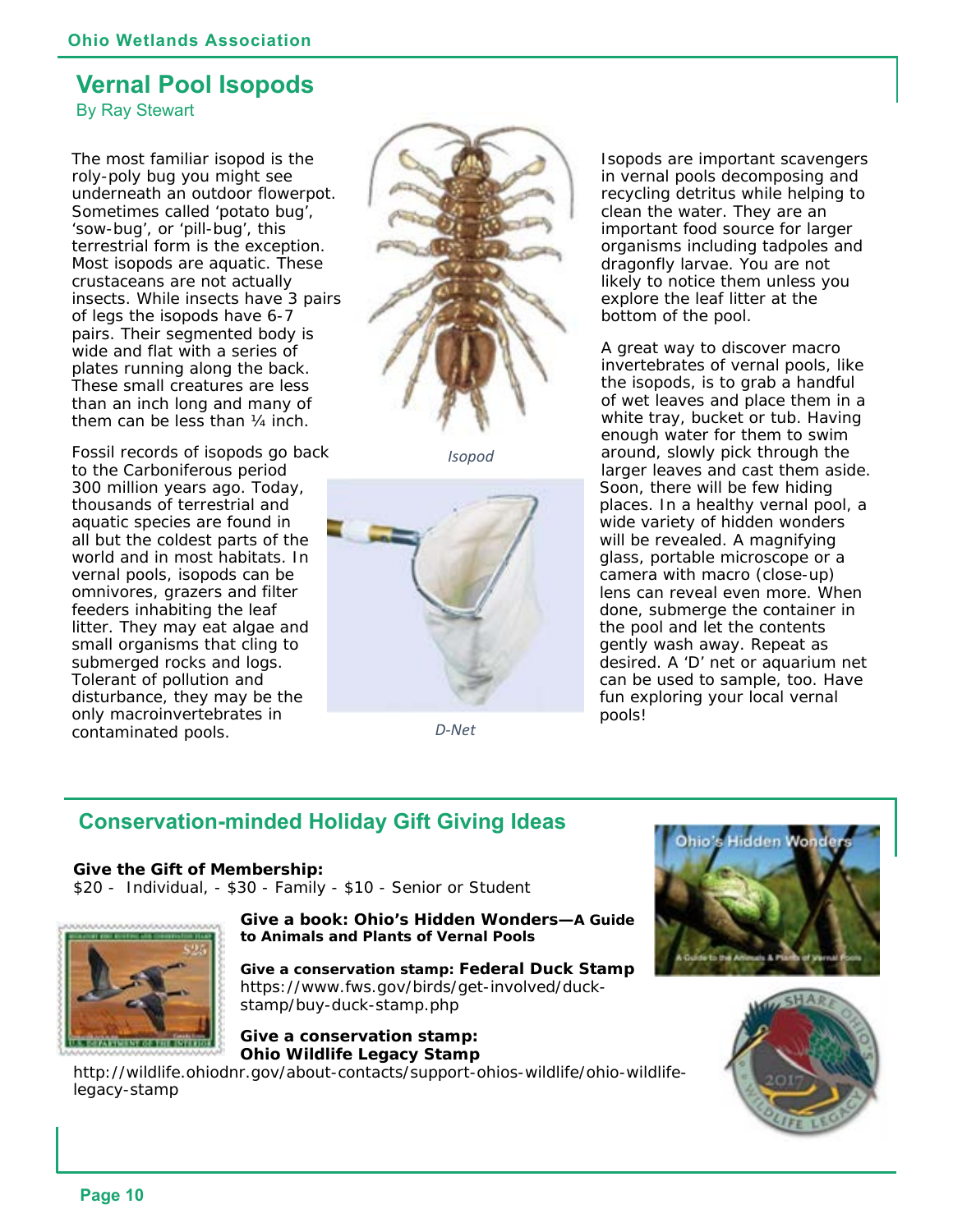## Wetlands Science Summit, a Real Barnburner!

The 6th Annual Wetlands Science Summit filled the Everal Barn, an historic landmark in Westerville, Ohio, on October 14th. All across our State and Nation, water quality is a serious matter. The conference title "H2 OH! Ohio Wetlands Work for Water Quality" set the theme of the conference hosted by the Ohio Wetlands Association (OWA), which brought together wetland experts to share their research and practical applications of wetland restoration for improving water quality. Communities across the state are recognizing that wetlands provide costeffective natural services that improve our quality of life and - OH yes - improve water quality by removing excess nutrients, sediments, toxins and other contaminants that can harm us and, at best, keep us from fully enjoying our rich Ohio water resources.



**Mark Dilley, OWA President, presenting Wetlands of Westerville: Improving the Quantity of Water and the Quality of Life in a Growing Suburb.** 

OWA's Vice President and Wetland Ecologist for the Midwest Biodiversity Institute, Mick Micacchion emceed the day's events, which included programs describing how wetlands can and do! - provide solutions to many water quality issues. The keynote presentation, given by Dr. Bill Mitch, Director of the Everglades Wetlands Research Park in Naples Florida and OWA Board Member, advocated for restoring part of the Great Black Swamp and likened wetlands to kidneys. Mark Dilley, Chief Science Officer and co -owner of MAD Scientist Associates and OWA President shared details of the construction, functional attributes, and community benefits of several Westerville wetlands. Kristi Arend, Research Coordinator and Fisheries Biologist at Old Woman Creek National Estuarine Research Reserve (NERR) spoke about how wetlands in the Old Woman Creek have been studied to provide quantification of their pollutant cleansing ability, with an emphasis on nutrient reduction that benefits Lake Erie's Western Basin. She also

talked about the restoration effort to be conducted in Sandusky Bay to reestablish natural wetland habitats and provide additional removal of pollutants from Lake Erie.

OWA then presented three 2017 Wetland Leader Awards. The award for education went to Bill Resch for his work with the New Albany High School Ecolab. The restoration award was presented to Black Swamp Conservancy and was accepted by Chris Collier. The preservation award was accepted by Alex Czayka on behalf of the Western Reserve Land Conservancy.

After a vegetarian lunch buffet, Kevin Egan, University of Toledo Economics Professor, shared the economics of water quality issues. He portrayed a variety of compelling cases where



**Touring the Westerville wetlands with Dick Lorenz, Westerville Water Utility Manager and Mark Dilley, OWA President.** 

wetland restoration is a cost-effective method of improving water quality. Finally, John Watts, Columbus and Franklin County Metro Parks' Resource Manager, talked about the his organization's efforts in restoring wetland within many of their Parks. In addition to providing a wealth of other ecosystem services, these projects have helped protect water quality in the National Scenic Big Darby Creek watershed and other watersheds in which restoration has been accomplished.

At the end of formal presentation, conference participants were able to participate in one of the three wetland project tours: Heritage Park and the Westerville Water Treatment Plant, the New Albany High School Ecolab, and the Olentangy River Wetlands Research Park on the campus of The Ohio State University. These tours were highly rated by participants and made for a fun and informative end to a productive and engaging Summit.